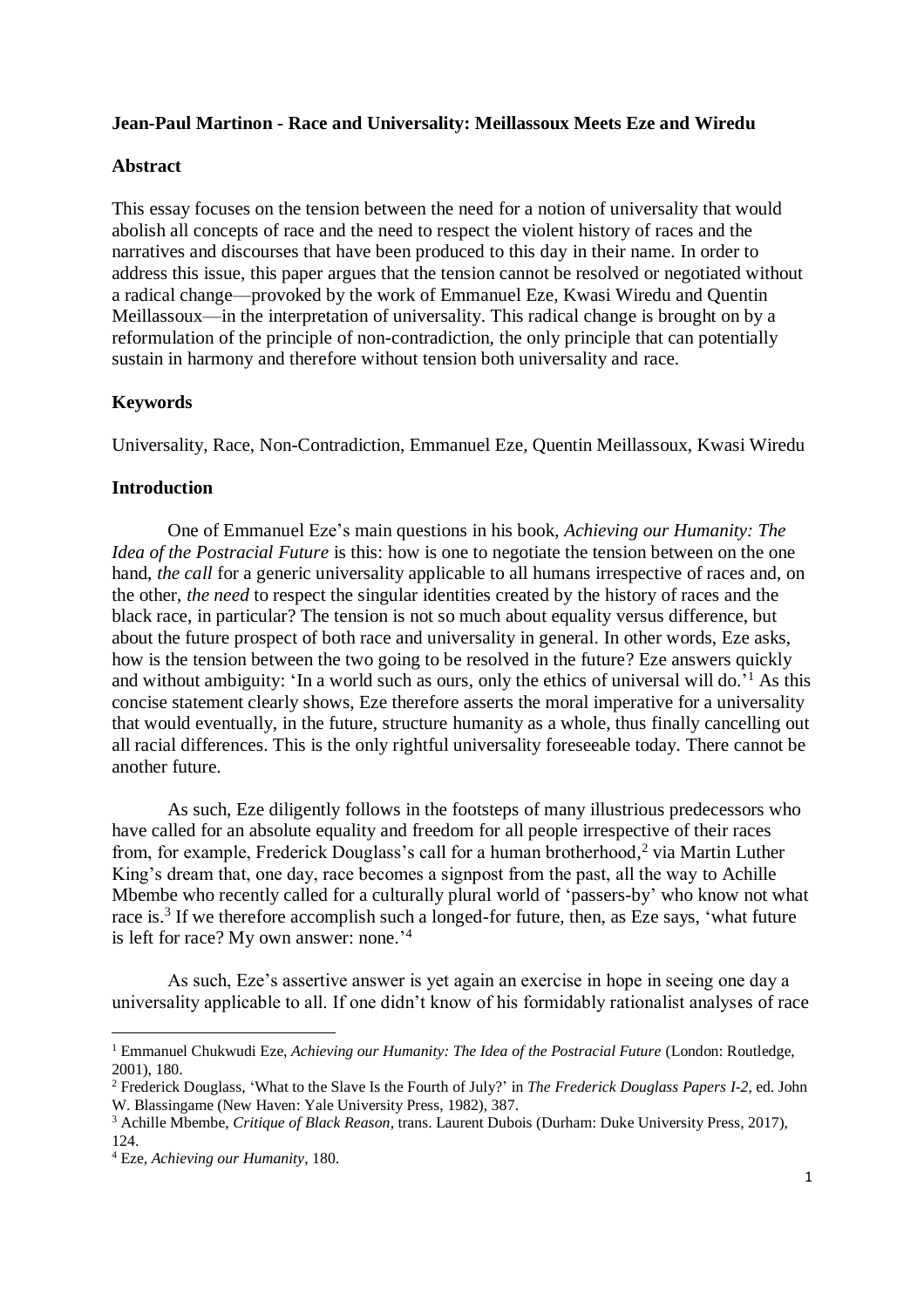and reason, one could easily perceive Eze, through these statements, as an idealist in as much as he hopes to place this universality as the telos not only of all racial conflict, but of history as well. There cannot be in the future a world structured, for example, by a diaspora of absolutes, a strict division of races living in isolation, separated by walls, genetic engineering, or segregated by customs or laws. Universality is the only rational outcome of the fights and struggles of today, the only future in which the dichotomous relation between the same and the other finally vanishes. Eze doesn't shy away from this idealist hope. He even goes as far as saying: 'It is… like practicing to live in service of a particular future.' 5

And yet, at the same time, Eze also insists that African thought in particular, must also stand firm on history as a way of bringing about this universal telos to fruition. The aim of this insistence is to highlight that in parallel to and in support of this universal telos, African and black sensibilities and modes of experiences in general must also be preserved and defended. This is not just a call to preserve a tradition, a culture, a heritage, a genetic makeup, or an essence (a pan- or diasporic African identity, for example), but a strong commitment to history and to the outcomes and perspectives it has generated. As he says,

'what *must* be sought is a stronger commitment to history. A commitment to modern history in general—and to an open-textured understanding of black racial memory (not a biological racial essence)—provides a sound basis for philosophical criticism of black history as well as a basis for an ethically informed economic and cultural critique of antiblack racism.' 6

If one takes on board these two ethical ideals, it is then clear that for Eze, the future is structured not with one imperative, but two: the universal and the particular. In other words, for him, it is crucial that we not only abide to a universal principle but also, at the same time, that we protect the history that led to the creation of the black race, its various meanings and its many cultural incarnations. This is perhaps what makes Eze's attempt to think this tension so remarkable. Instead of simply seeking an absolute universality full stop, Eze emphasizes the importance of the universal in a situation in which we can no longer erase the history of races. Hence his careful and yet critical reading of Kwasi Wiredu's *Cultural Universals and Particulars,* for which, there is, on the one hand, a need for universality and on the other, an assertion of particularity, the two carefully tied together. Ultimately, Eze's aim is to show that there *should* be a universality that identify us all as a species of bipeds and on the other, there *should* also be cultural particulars that not only cannot be denied, but also must be defended so as to avoid dangerous relativistic and ethnocentric interpretations of humanity.

But the question beckons: if one sets aside—if this is at all possible—the issue of particulars, then what does Eze mean when he talks of a universality as the only ethical hope for humanity? What does Wiredu himself has in mind when he talks of a universal that would accommodate the particularities of races and their histories? As these questions show, the aim of this paper is not to focus on the tension between universality and particularity or unity and diversity, but on the definition of universality. The aim is therefore not to formulate a theoretical or socio-political resolution, here and now, of Eze's tension between the suppression and/or defence of race, but to put forward an analysis of the very idea of universality in relation to the question of race. As will become clear, this idea of universality

<sup>5</sup> Eze, *Achieving our Humanity*, 181.

<sup>6</sup> Eze, *Achieving our Humanity*, 206.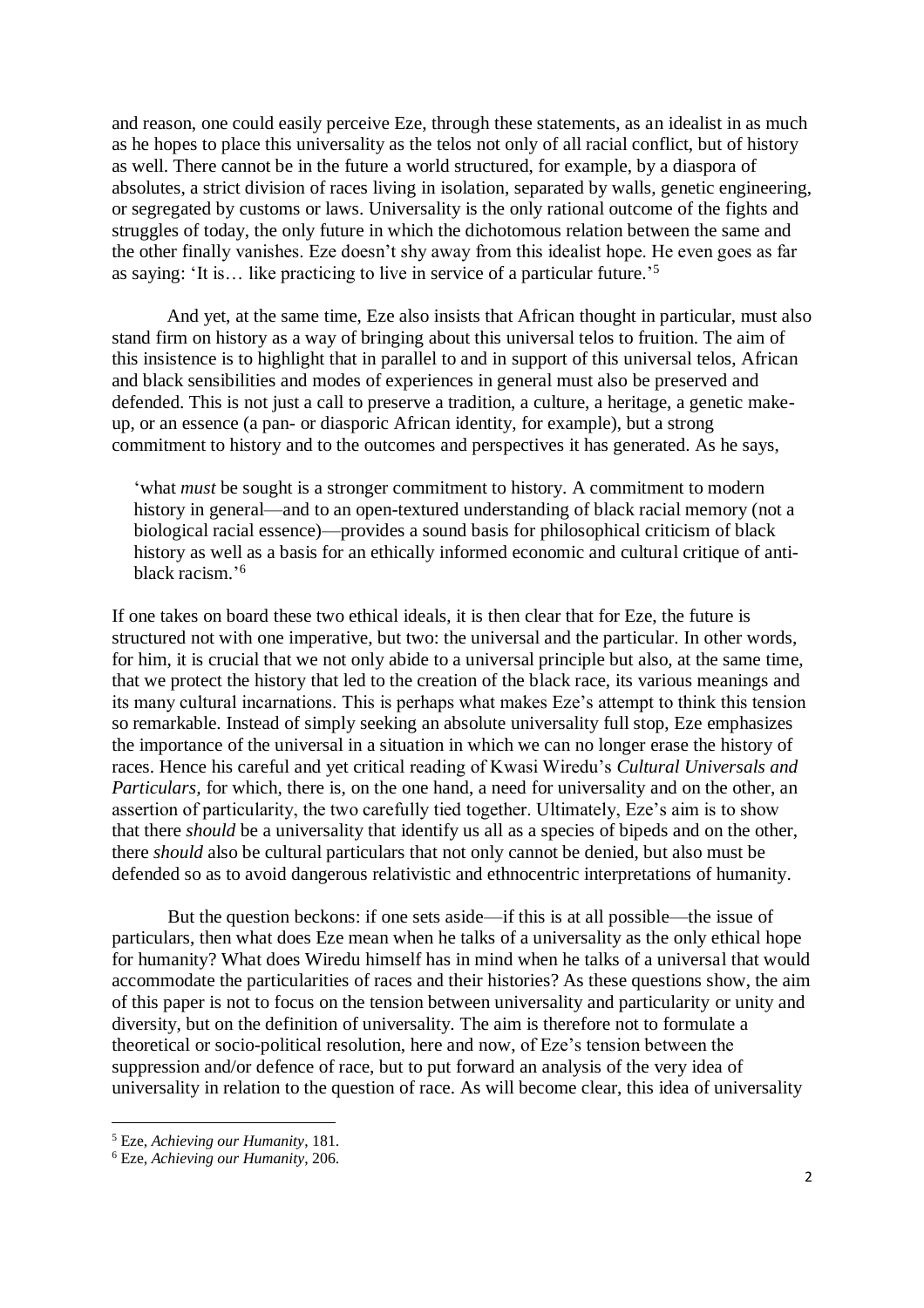is neither a *utopian* "nature" that would relativize all particular identities nor an *ideal* "order" that would bring together everyone under one denomination. The idea of universality sought after is most simply an unquestionable fact free of conditional referents and therefore strong enough to withstand all forms of relativism.

In order to address this thorny issue, I will start first by looking at the way Eze and Wiredu address the question of universality through the Aristotelian principle of noncontradiction, this undisputed fact that, for them, overcomes all forms of *utopian* and *idealist* universalities. By honing in on their Aristotelian definition as the basis for their universality, the aim is not to evaluate the social or political import of their arguments and therefore of its potential applicability in the future, but to simply assess the idea of using such a principle in this context. I will then proceed by altering this interpretation of universality through a reading of Quentin Meillassoux's own interpretation of the principle. This second reading does not constitute an introduction to Meillassoux's work, an attempt to critically evaluate his work in relation to other notions of universality, or a way of evaluating the political potential of his ideas in the context of race studies. <sup>7</sup> The aim is simply to re-evaluate Eze and Wiredu's take on the principle through Meillassoux's work. The hope with this juxtaposition of readings is simply to rethink the idea of universality *anew*, anchoring it so that it is finally able to truly accommodate the much-needed defence of race.

# **1. Eze, Wiredu and the Principle of Non-Contradiction**

l

Contrary to what one might expect, neither Eze nor Wiredu analyse the idea of universality from the perspective of a global identity or personhood. If they had, they would have ended up with the same kinds of arguments one can already find in Hegel, for which universality is basically that which is identical to all human beings and as such can only be turned into a global spectre (or Spirit) made up of the many ethnic, social, and cultural views it purports to transcend. Universality would then end up being yet another overarching identity (*idem*) that would define itself over and against particular ones (*ipse*), thus preserving itself as a kind of hegemonic totality—such as, for example, the supra-identity implied in universal human rights—always in need of redefinition.<sup>8</sup> And they probably would have ended up with the same kinds of arguments put forward, for example, by Judith Butler or Ernest Laclau, for whom, universality is ultimately an emergence that no one can either glory in it (as western cultures are prone to do) or claim as equally theirs (as all other cultures and minorities tend to do).<sup>9</sup> Neither Eze nor Wiredu fall for such an easy conceptualisation of the universal as this trans-global 'not yet' or emerging 'to-come' never truly fulfilled or achieved. On the contrary, they carefully avoid such totalizing gestures to focus exclusively, as we will see, on the delicate and difficult tension between logic and biology.

Eze indeed says that, for Wiredu, one of the most basic and clearest form of universal is neither a cultural overarching global identity nor a metaphysical floating signifier such as

<sup>7</sup> For an introduction to Meillassoux's work, see, for example, Graham Harman, *Quentin Meillassoux: Philosophy in the Making* (Edinburgh: Edinburgh University Press, 2011).

<sup>8</sup> On this topic and with a special focus on Hegel and Marx's understanding of universality as hegemony, see Etienne Balibar, 'Sub specie universitatis,' trans. Ermanno Bencivenga, in *Topoi* 25:1-2 (September 2006), 3- 16.

<sup>9</sup> Judith Butler, Ernesto Laclau and Slavoj Zizek, *Contingency, Hegemony, Universality: Contemporary Dialogues on the Left* (London: Verso, 2000).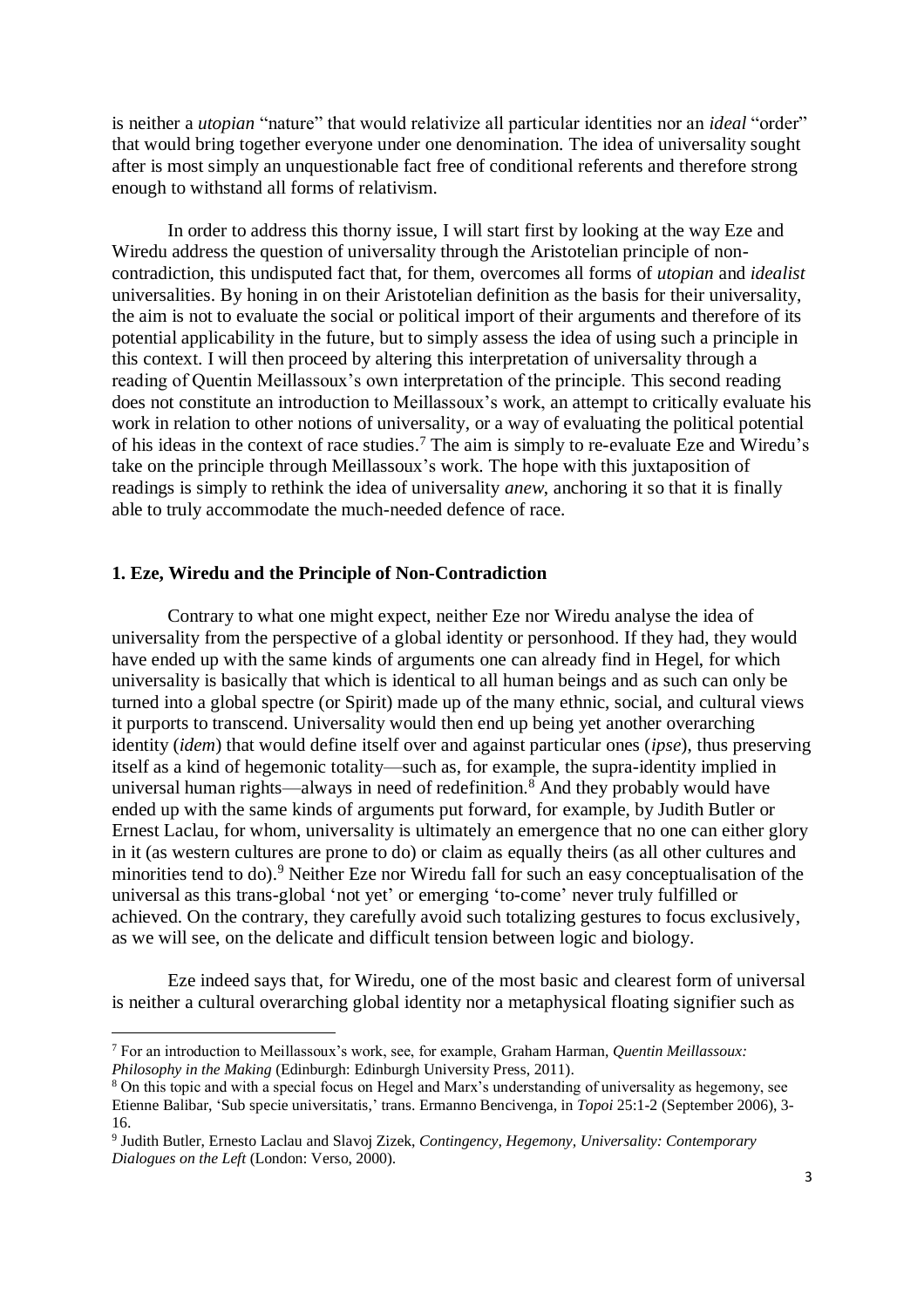'human nature,' but, most simply, the principle of non-contradiction as an intrinsic and inalienable characteristic of human thought. In classical logic, this principle is the second of the three laws of thought, the other two being the law of excluded middle and the law of identity.<sup>10</sup> Ignoring the first and last laws, Eze and Wiredu simply state that the principle of non-contradiction is a trait of formal logic applicable to all humans endowed with even the most basic language. In this, they faithfully follow Aristotle's account in Book Gamma of *Metaphysics* that the principle of non-contradiction is independent of any specific ethnosocio-cultural content or linguistic specification and is therefore self-evidently<sup>11</sup> universal. This principle is stated thus:

'It is not possible for the same thing at the same time both to be and not to be.' 12

This is Aristotle's classic formulation of the principle of non-contradiction. It is a modal proposition<sup>13</sup> declaring that it is not possible for something to have a property and not to have it at the same time and in the same manner. So the universal principle that both Eze and Wiredu refer to is very much an indubitable fact of human thought. As Eze writes, clearly referencing the particularity of the universal and cleverly narrowing down the scope of the principle to a simple epistemic issue: 'When he tries to show the universality of the Akan bio-spiritual wisdom, Wiredu… draws the conclusion that the 'law of non-contradiction' is a prime example of universal norm regulating the human mind.<sup>'14</sup> There cannot therefore be a more basic trait: the principle of non-contradiction is applicable to all humans *endowed with thought*.

Strangely, while he seems to agree with Wiredu that this principle is a true universal, Eze does not define or explore it as such. Instead, he moves swiftly to Wiredu's applicability of this principle not just to a question of language and thought amongst humans, but to a question of ontology. <sup>15</sup> In doing so, both Eze and Wiredu *again* conform to the Aristotelian argument that immediately ties the principle of non-contradiction to being: a being is a noncontradiction because it cannot be and not be at the same time. <sup>16</sup> In this way, the universality of the principle is *not just* the result of a particularity of the human mind, which would then render it prone to all forms of relativisms or paraconsistent logic,<sup>17</sup> it is *the axiom* of being *qua* being.

 $10$  The law of excluded middle states that for any proposition, either it is true or its negation is true. No third possibility is given. The law of identity states that whatever is, is. One major reason prevents me from analyzing these two complementary facets of logic: it will lead me to analyse the principle of non-contradiction in relation to truth (in relation to the 'either/or' dilemma and the equation truth = idem). I can only leave the question of truth for another time, preferring to focus here on the principle of non-contradiction and universality.

<sup>&</sup>lt;sup>11</sup> The self-evidence of the principle is famously demonstrated by Aristotle with a Socratic elenchus showing that anyone who refutes the principle de facto accepts the principle. Without anyone able to refute it, the principle is thus self-evidently universal.

<sup>&</sup>lt;sup>12</sup> Aristotle, *The Metaphysics*, 1005b, trans. Hugh Lawson-Tancred (London: Penguin Classics, 1998), 88. <sup>13</sup> I understand Aristotle's principle as a 'modal proposition' because it relates to the mode of being (possible, impossible, necessary, contingent, etc.) and not to a sameness (beingness, for example). For a classic—and thereby Platonic—interpretation of the universal as an ideal, see Edmund Husserl, *Logical Investigations*, Vol. I, trans. J.N. Finlay (London: Routledge, 1970).

<sup>14</sup> Eze, *Achieving our Humanity*, 200.

<sup>&</sup>lt;sup>15</sup> Kwasi Wiredu, *Cultural Universals and Particulars: An African Perspective* (Bloomington: Indiana University Press, 1996), 23.

<sup>16</sup> Aristotle, *The Metaphysics*, 1006b, 90.

<sup>&</sup>lt;sup>17</sup> As Wiredu says, 'Without this principle, there would be no telling when a message is affirmed or denied...' Wiredu, *Cultural Universals and Particulars*, 38.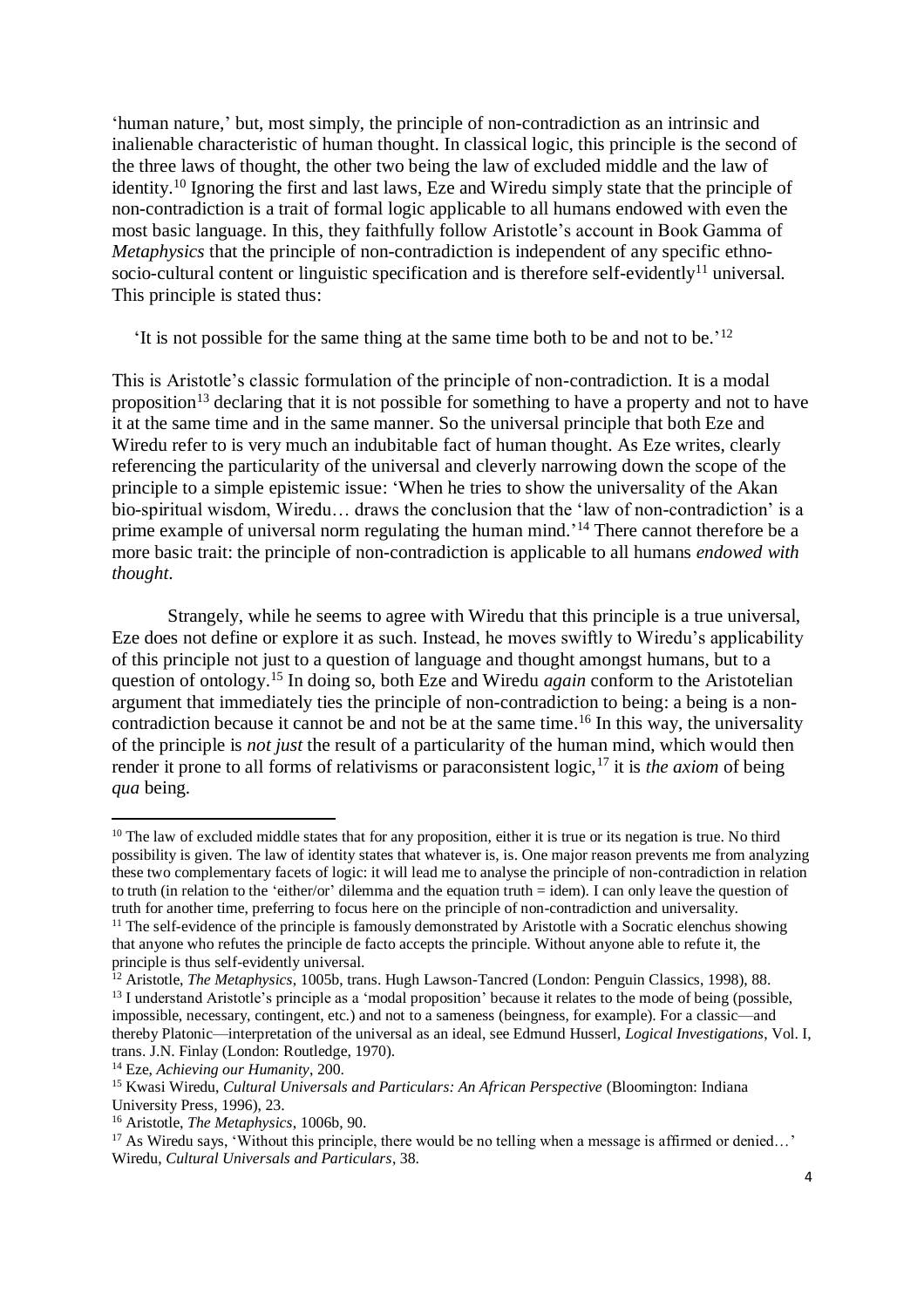However, unlike the Aristotelian model, both Eze and Wiredu tie this now ontological principle to a surprising *biological* evolutionary format. Eze writes:

'But the crucial objective is that Wiredu wishes to show how this universal law of noncontradiction is also a biologically grounded fact for all humans. Relying on [John] Dewey, this picture of genetic foundations of logic, which governs the law of noncontradiction, was drawn… [through] "habit," and habit, in this regard, form the biological basis of organic learning.'<sup>18</sup>

The principle of non-contradiction is thus not only logically and ontologically sound; it is also the very evidence of the way human beings *came to be* biologically; how they *evolved over millennia* from a basic system of stimuli and response against an environment to a complex thinking-being organism for whom 'habit' is the essential non-contradictory structuring process. By linking it to a biological evolutionary format, Eze and Wiredu thus interpret the principle of non-contradiction, beyond Aristotle, so that it becomes an immutable time-spanning<sup>19</sup> structuring bio-onto-logical property regulating the evolution of humans themselves.

And yet, like human beings themselves, the principle of non-contradiction is also curiously subject to the contingent, death and what cannot be anticipated or predicted. There would be no human being and therefore no universal principle without this crucial corollary condition that can potentially jeopardise everything. As Wiredu himself recognizes, '[the principle's] sufficiency, is, of course, not a sufficient condition for our future survival, but only a necessary one, *for there are obvious contingencies that could compromise that prospect.*' <sup>20</sup> We touch here on a crucial aspect of Eze and Wiredu's universal, one for which the principle is still at the mercy of the 'other' understood not spatially, but temporally. In order to posit itself as A and most importantly in order to persist over time as A, the principle necessarily needs to pitch itself temporally in relation to the contingent and what can potentially jeopardise everything. The validity of the principle then rests on this temporal propensity that, in negation, allows it to remain A and *not* non-A. For example, in order to maintain myself alive, I can only sustain myself negatively as not dead yet. In other words, by positing myself as not-dead-yet, I remain the embodiment of the principle of noncontradiction. This is the necessary structure of a universal principle stubbornly pitched logically, biologically and ontologically across short, long, or potentially infinite time spans.

So there you are. Through Eze and Wiredu, we have secured a universal principle that can be applied to all human beings, that coheres simply as a bio-onto-logical *fact* that

<sup>18</sup> Eze, *Achieving our Humanity*, 201.

<sup>&</sup>lt;sup>19</sup> I realise the expression 'an immutable time-spanning property' might generate a problem with regards to time which can be summarized in this way: Aristotle's principle focuses on a simultaneity ('at the same time') to reveal an ontological fact. Turning this simultaneity into an immutable time-spanning property, as Eze and Wiredu suggest, diffuses it to the point where it no longer makes sense, that is, to the point where the simultaneity itself merges into the overarching time-span of the universe. However, as this essay attempts to show, the issue is precisely the problematic reduction of this simultaneity to an arbitrary bio-onto-logical given *raised to the status of universality*. In other words, the aim here is to show that it *must* be possible to think universality without necessarily tethering it to a type of Hegelian consciousness that curiously manages to extend itself beyond its time and place. For the way Meillassoux himself addresses the problem of Aristotle's simultaneity, see below, fn. 46.

<sup>20</sup> Wiredu, *Cultural Universals and Particulars,* 38.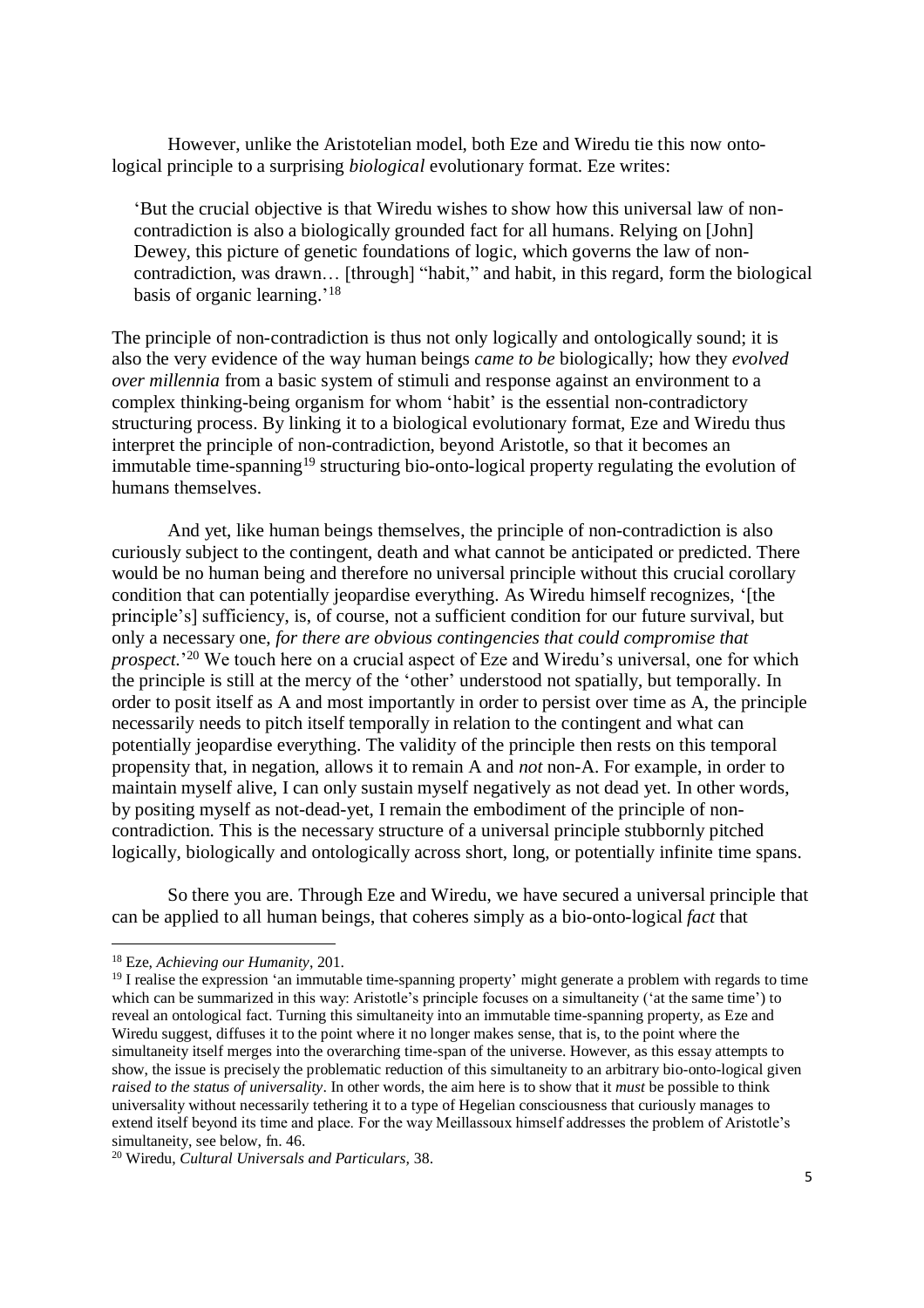nothing, except contingency or death itself can jeopardise. And through them, we have also secured a universal that is neither alien to the particular nor unable to accommodate the formation of racial identities as inherited archives, cultures and discourses. The universal is precisely a fundamental principle that notwithstanding races, their histories and identities, persists across the ages, unifying and unquestionable. Thus secured, we can then now all hope, like Eze, for this universal that finally knows no forms of racialism or racism precisely because it rests on the most basic common trait amongst thinking humans, a trait that helps us ultimately, to survive and persevere (through 'habit') right into the future. It all looks then pretty-straight forward.

But is it? Can one think of a universal in this way? There is something nagging about this bio-onto-logical universal that operates at *all times* across the centuries. The nagging aspect is perhaps the fact that the principle resembles Heraclitus's universal becoming, a perpetual flux that *structures itself in relation to* death and what cannot be anticipated. How can a *universal*, one which necessarily pitches itself as a negative (i.e. it is clearly A and *not* non-A or *not*-dead yet) *also* structures itself in relation to non-existence and the future utterly unforeseeable? If it were *truly universal*, would it not then incorporate both of these, thus expanding its non-contradiction on everything and this everywhere and for all times? In other words, would this seemingly self-evident universal not also necessarily contain in its negative positing *all* that it negates (i.e. what is already dead, what does not yet exist, as well as what cannot be envisaged or predicted) thus stabilizing it in its full sovereignty *for all eternity*? Once again, how can something *strictly universal*, something that structures survival everywhere and for everyone endowed with sensory receptors and/or thought, *know an exception* such as death and an incalculable future? And finally, doesn't the finite character of this evolutionary universal contradict the inalienable necessity of its eternity?

It seems to me that by tying Aristotle's principle of non-contradiction to an biological evolutionary scheme, Eze and Wiredu basically put forward *not* a principle of noncontradiction whereby A and non-A are *always* mutually exclusive, but a principle of *contradiction* instead, whereby *A is always already potentially non-A* because it contains within it, as part of its very constitution, everything that makes it non-A, being deadnonexisting, or unforeseeable, for example.<sup>21</sup> In other words, Eze and Wiredu's universal is really a principle understood as a *constancy* that can die, an *immutability* susceptible to change, a *fixed unity* open to the contingent. Douglass's optimism, King's dream, Eze's hope, Wiredu's aspiration, or Mbembe's plan for passers-by are really empty yearnings because by being appended to bio-onto-logy, these universals will always already be *in potentia* that which they are not, Heraclitean contradictions unfolding themselves *as* contradictions.<sup>22</sup> At its most reductive—and this is what counts here above all—this is what universality effectively means: something that can never be altered or even challenged because it is *both* what 'is' *and* 'is not,' what 'was' and 'will become.' Fixed *and yet* in flux, Eze and Wiredu's bio-onto-logical universal is effectively a contradiction that cancels the true universality it stands for, precisely because of its 'changing immutability.'

<sup>&</sup>lt;sup>21</sup> This does not support dialetheists' views. Contrary to logic, 'becoming' is contradictory because of its temporal structure. For a defense of Aristotle's principle as a metaphysical and not logical principle, see Tuomas E. Tahko, 'The Law of Non-Contradiction as a Metaphysical Principle,' in *Australian Journal of Logic* 7 (2009), 32-47.

<sup>22</sup> Heraclitus, *Fragments,* # 36, 57, 59, trans. Bruce Haxton (London: Viking, 2001).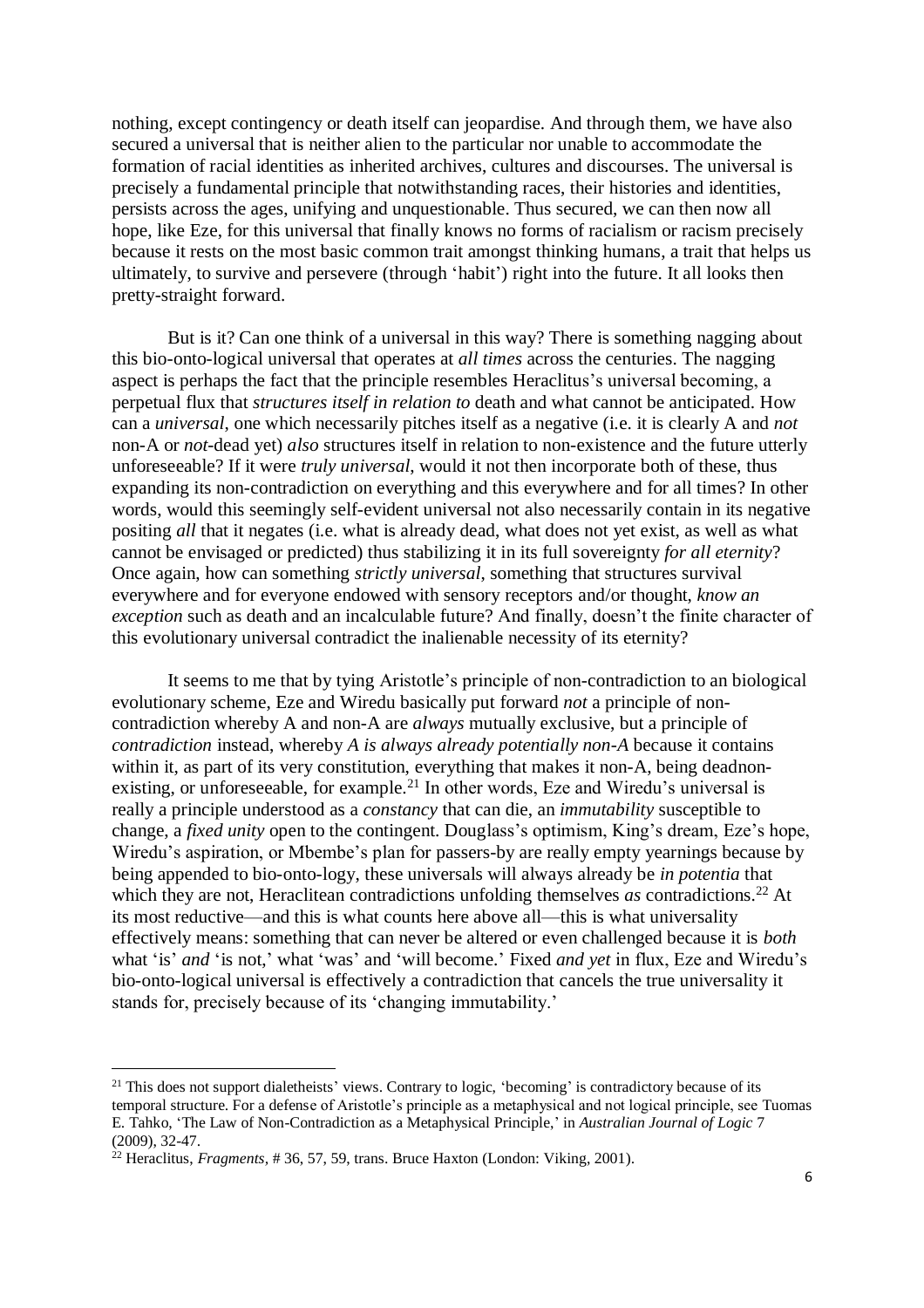### **2. Meillassoux and the Principle of Non-Contradiction**

In order to sustain the argument that Eze and Wiredu put forward a universal understood as a principle of contradiction that cannot be universal strictly speaking and explore a potentially universal non-contradiction that might be free of conditional referents and therefore strong enough to withstand all forms of relativism, I need to turn here to Quentin Meillassoux and his own analyses of logic and temporality and his rejection of Heraclitean becoming and of its many avatars (Deleuze, for example<sup>23</sup>). Choosing Meillassoux at this juncture is not a way of bringing yet another white European philosopher to propound and explain a conception of universality, like Heidegger's anti-biologist *Volk*<sup>24</sup> or Sartre's *singulier universel,* <sup>25</sup> for example. It is a way of agreeing unreservedly with both Eze and Wiredu that what is at stake when it comes to universality is indeed a principle of non-contradiction, but that the logic and temporality of this principle must be thought through before claiming universality as such.

Refuting the idea that there can be an immutable *and yet* changing universal acceptable by all across time (i.e. a flux structuring itself in relation to the contingent, death and the unforeseeable), Meillassoux writes:

'Imagine or rather try to conceive what a being able to support any contradiction would be: it has the property A and at the same time and in exactly the same conditions, it has the property not-A… Now, try to conceive that this entity has to change—to become something it is not—would it be conceivable? Of course not, it is already everything and its contrary.' 26

With this straightforward description of a contradiction, the very dream of a universal understood as a Heraclitean becoming thus gets shattered. For a universal to take place in perfect immutability *across time*, it would indeed not only need to be everything that it is not, it would also have to be everything that it can become.<sup>27</sup> The principle of contradiction is thus an absolute fixed across time that knows no outside, no other because it always already absorbs everything, including the contingent, death and the absolutely unforeseeable. As such, Eze and Wiredu's post-racial universal, is not so much a disguised inter-galactic fascism in as much as it would exclude all others—including those to-come—but a

<sup>23</sup> See amongst other, Gilles Deleuze, *Nietzsche and Philosophy,* trans. Hugh Tomlinson (New York: Columbia University Press, 1983), especially 23-4.

<sup>&</sup>lt;sup>24</sup> Martin Heidegger, *Being and Time*, trans. J. Macquarrie and E. Robinson (New York: Harper Collins, 1962) § 74.

<sup>25</sup> Jean-Paul Sartre, 'L'Universel singulier,' in *Situations* IX (Paris: Gallimard, 1972), 152-90.

<sup>26</sup> Quentin Meillassoux, *Time Without Becoming*, trans. Robin Mackay (Rome: Mimesis International, 2014), 28. I realise that Meillassoux's argument could be challenged by refuting its simplicity. Entities, especially humans, are always complex. Simply adding another property to Meillassoux's entity (X and non-X *in addition to* A and non-A, for example) would jeopardize the very thought of the contradiction he is unmasking. However, we are dealing here, very precisely, with the *simplicity* of *a* universal applicable to *all* humans and it is the reduction to this *simplicity* that needs to be challenged not in relation to space (in which case the entity could be construed, most dangerously, as a totality amidst many other totalities), but in relation to time.

<sup>&</sup>lt;sup>27</sup> I realise I deliberately reverse Meillassoux's argument: if Meillassoux says 'if something is self-contradictory, then it cannot change,' I note in reverse that 'if something is immutable, it is self-contradictory.' The reversal of the argument is justified in as much as what is targeted here is immutability, the fact that a contradiction (a Heraclitean 'becoming' as a universal, for example) can perdure over time.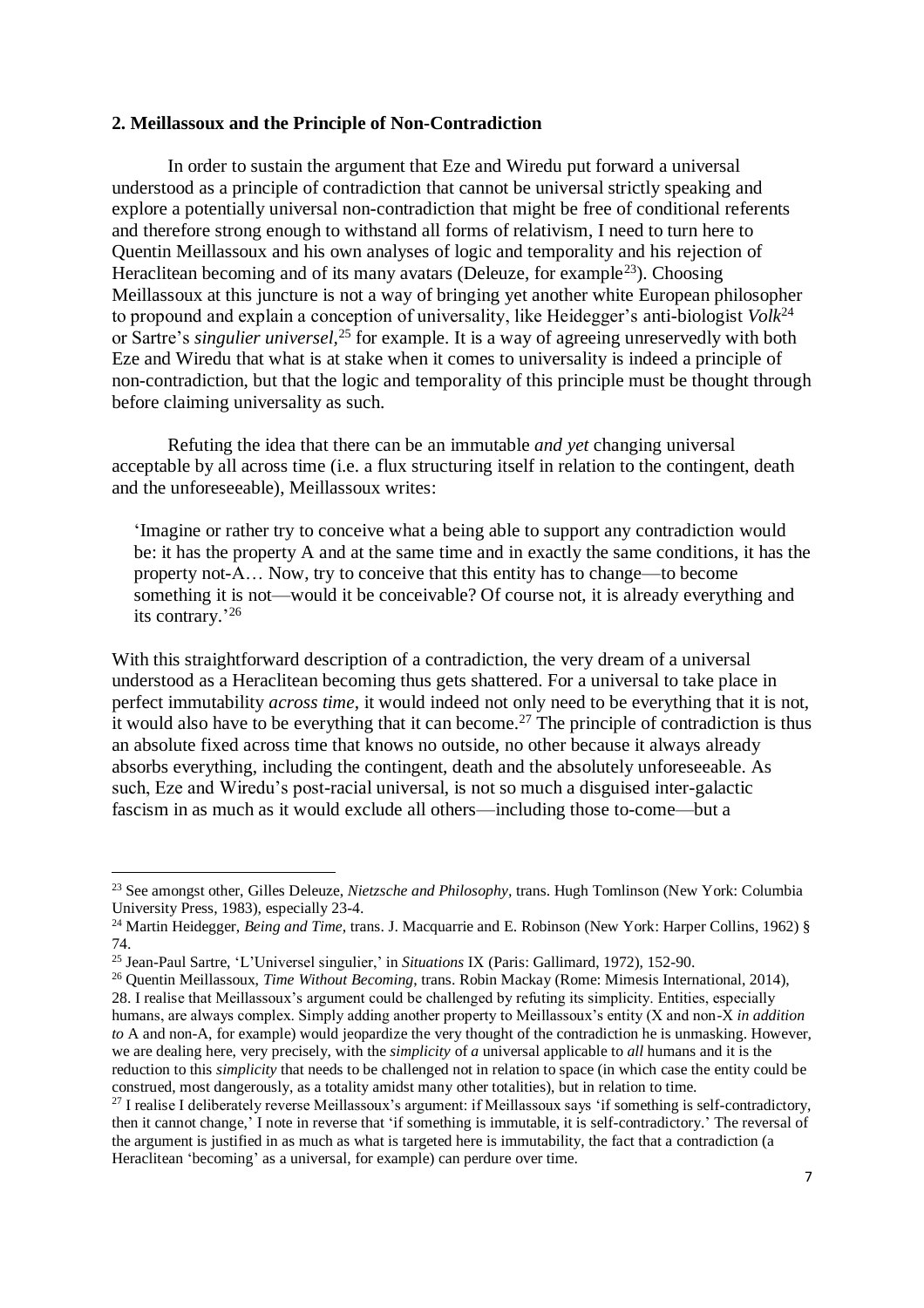contradictory dream or delusion that strangely conforms to the types of spectral universals ('an *idem* always already to-come *above* all *ipse*') that they themselves discard.

In his critique of the principle of contradiction, Meillassoux goes as far as saying that such a generic universal 'being' would not only be lacking in temporality (because in its eternal flight it embodies a temporality that paradoxically never changes), it would effectively be incapable of living or dying. He writes, 'A contradictory being even loses all capacity for living and dying—for… its very existence is already non-existence and its nonexistence already exists.<sup>'28</sup> There goes indeed Eze and Wiredu's dream. A universal understood as itself *and* its opposite in all eternity could not even take place. It could not begin nor end because in beginning it would necessarily also end. It would remain eternally immutable *and* changing, a perfect flux excluding *and* incorporating all possible contingencies, a 'being' defying death *and* already dead, a 'becoming' shaping *and* abolishing all unpredictable future. This is what a universal that negatively pitches itself in relation to the contingent, death and the unforeseeable is all about: a contradiction, that is, an impossibility.

Overall, this means therefore that it is impossible to tie together the bio-onto-logical with the universal. This *does not mean* that dreaming of a 'becoming universality devoid of races' is absurd or pointless. On the contrary, a contradiction such as a 'generic bio-ontological universal becoming' in a way makes sense: as Nahum Dimitri Chandler and Fred Moten have so clearly demonstrated, you *can* define it and reason it rigorously <sup>29</sup> and as Etienne Balibar has so remarkably shown in his own analyses of the universal, you *can* work towards achieving it through individual or collective action by structuring it, for example, as 'an ideal always-already "beyond" any simple or absolute unity and therefore a permanent source of conflict.<sup>'30</sup> But however much it offers a reasoned potential, such a 'generic bioonto-logical universal becoming' unfortunately can never take place. Heidegger already says this when he remarks, most simply, that however you understand it, a contradiction over time cannot be at all. <sup>31</sup> In other words, a contradictory unity can indeed be dreamed and constructed in any given circumstances, but it will always flounder faced with risk, finitude, and the utterly unpredictable. As such, anyone who attempts to think a universal principle, such as Eze or Wiredu, necessarily puts forward a metaphysical aspiration that might highlight how things *must* be, they do so knowing that these things can *never* take place.

So the question can no longer be avoided: How can one indeed push further the idea of universality in such a way that it ceases to be contradictory, that it stops being an

l

<sup>&</sup>lt;sup>28</sup> Quentin Meillassoux, 'Contingency and the Absolutization of the One,' trans. Benjamin James Lozano, conference paper given at Sorbonne-Paris I for the symposium *Metaphysics, Ontology, Henology*, 13 March 2011, 13.

<sup>&</sup>lt;sup>29</sup> Chandler and Moten's call for an ontology of dehiscence is here indeed exemplary of a recent attempt to come up with a specific bio-onto-logical becoming. As Moten writes, referencing Nahum Dimitri Chandler's work: 'The lived experienced of blackness is, among other things, a constant demand for an ontology of disorder, an ontology of dehiscence, a para-ontology whose comportment will have been (toward) the ontic or existential field of things and events.' Fred Moten, 'The Case of Blackness,' in *Criticism* 50:2 (Spring 2008), 177-218. See also, Nahum Dimitri Chandler, 'On Paragraph Four of 'The Conservation of Races,' in *CR: The New Centennial Review* 14:3 (2014), 255–288.

<sup>30</sup> Etienne Balibar, 'Ambiguous Universality,' in *Politics and the Other Scene*, trans. Christine Jones, James Swansen and Chris Turner (London: Verso, 2002), 173.

<sup>31</sup> Martin Heidegger, *The Metaphysical Foundations of Logic*, trans. Michael Heim (Bloomington: Indiana University Press, 1992), 53.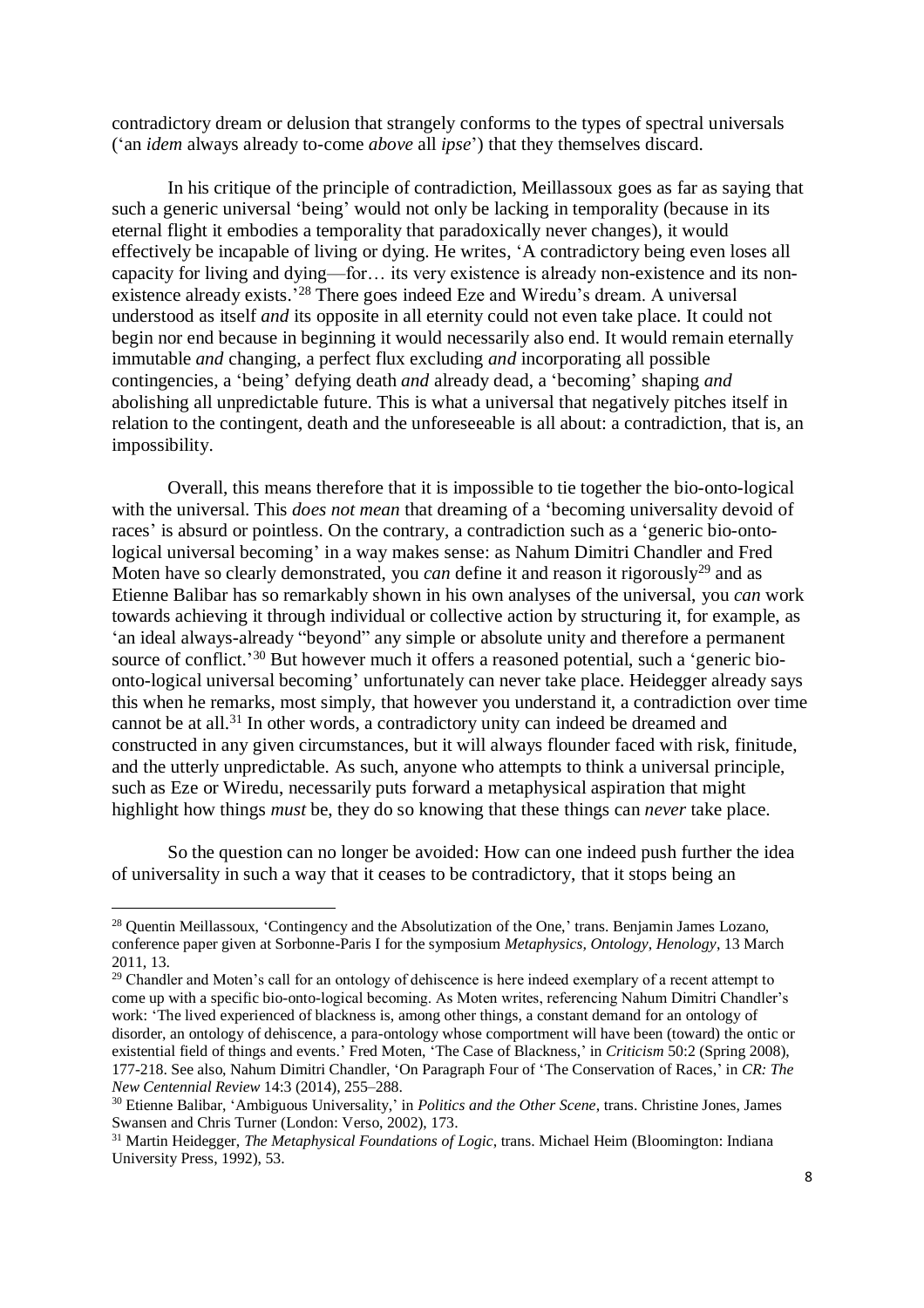impossibility, just a dream of something that can never take place, let alone unify humanity peacefully? In other words, can there be a universal that is not 'becoming,' is free of the bioonto-logical *and yet remains paradoxically human, all too human*? This is where I would like to propose to go back and re-think the principle of *non*-contradiction. If one is rigorous about this principle, then one needs *to rethink it in such a way that it never turns into a spectral becoming*, for which all of tomorrow has already been absorbed all the while remaining contradictorily subjected to bio-onto-logical determinations of time and place. The task is difficult because it calls for a logical thinking that is both eminently and universally human and yet neither biological nor evolutionary. How is one then to re-think the principle of noncontradiction, this inalienable universal free of bio-onto-logical becoming?

The radical re-thinking of the principle of non-contradiction is effectively performed by Meillassoux in his own critique of universal becoming. He proposes to understand the principle of non-contradiction as absolutely contingent. As he says, 'non-contradiction is a condition of contingency...[it] is the condition of a radical chaos, a hyper-chaos.<sup>'32</sup> What can this possibly mean and how does it affect the way we might understand Eze and Wiredu's universal differently? The simplest way to make sense of this is to begin by reversing the tables: instead of imagining a universal that would be fixed across time, we need to think a universal as always changing *unpredictably*. The crux of this drastic reversal is simply that a universal, such as 'becoming,' for example, is effectively structured by a type of Leibnizian principle of sufficient reason<sup>33</sup> that renders it constant across time. In other words, there can be no universal that perdures over time if its perdurance doesn't continue to make sense over time. This is precisely why it is a principle of contradiction: the contradiction sustains itself as a contradiction without end, its cause producing its effect not *ad aeternam*, but *ad infinitum*. <sup>34</sup> Meillassoux goes against this idea and proposes to understand the principle of non-contradiction as having no reason whatsoever, an absolute<sup>35</sup> universal that knows no

<sup>32</sup> Meillassoux, *Time Without Becoming*, 28.

<sup>&</sup>lt;sup>33</sup> This principle states that nothing happens without structural laws. For example, for every fact 'A,' there must be a sufficient reason why 'A' is the case. Or put differently, 'from nothing, nothing comes' ('*ex nihilo, nihil fit*'), which simply means that an existing thing cannot have nothing as their cause. See G.W. Leibniz, *Philosophical Papers and Letters*, trans. Leroy E. Loemker (Dordrecht: Kluwer Academic Publishing, 1989), especially 412-44.

 $34$  The difference between infinity and eternity cannot be explored here in any satisfactory depth. Suffice to say, for clarity's sake, that infinity stands for what knows no bound or is larger than any known number; eternity by contrast, is strictly a-temporal, hence the importance of perceiving it alongside universality, as being what is strictly devoid of spatial particularities.

 $35$  Every time the word 'absolute' or later, the word 'eternal' is mentioned, it is crucial to remain if not skeptical, at least a little circumspect. Meillassoux goes to great lengths to assert his magisterial capacity to access an 'absolute' free of the correlationist circle. While he polishes proofs of this access, I think we ought to keep in mind that any articulation of an 'absolute' necessarily assumes the absolutely changeable character of thought that necessarily goes with it and this, as long as they are minds thinking. To say this does not return us inside the correlation, for which an absolute is always relative to thought. It simply affirms, on the contrary, the absolute contingency of any thought of the absolute, which should really be the first condition of any reflection of an absolute as hyper-chaos. As the evidently correlationist Heidegger poignantly intimates at the edge of the correlation: 'We cannot deduce the unchangeability of our mind and of its basic constitution as absolutely remaining the same. We are stuck with this fact and therefore with the contingency and unconditionedness of the factual.' Martin Heidegger, *Logic: The Question of Truth,* trans. T. Sheehan (Bloomington: Indiana University Press, 2010), 37.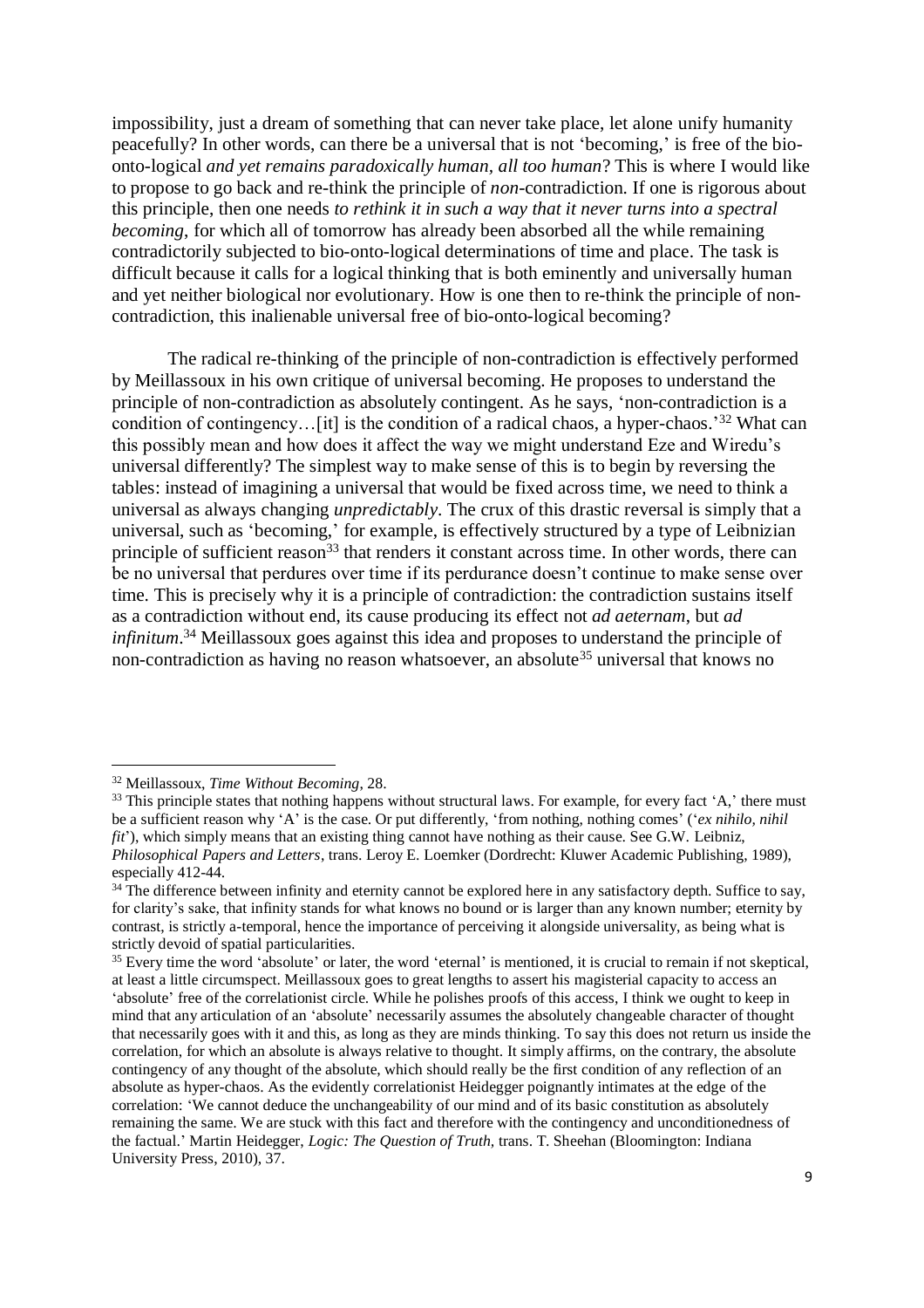sufficient sense; that is absolutely contingent—hyper-chaos itself.<sup>36</sup> But how can one make sense of a universal without *at least* a semblance of reason, such as "unpredictability," for example?

Firstly, it is clear that something that has no reason whatsoever is *not* something that is irrational. On the contrary, the principle of non-contradiction is clearly rationality itself (A cannot be non-A), it is most simply what is observable, self-evident and/or scientifically knowable. However, it can only *be* so, if it is *consistent with* a world, nay a universe, that is *not* supremely logical and constant over time, such as 'becoming,' *but* entirely chaotic, that is, without cause, telos, or structuring flux. As Meillassoux says, 'an entirely rational world would be by that very token entirely chaotic: such a world is one from which the arbitrary belief in the necessity of laws has been extirpated...<sup>37</sup> In other words, what is rational is what is entirely chaotic and anything that appears logical and necessary is just an arbitrary belief *put out from finite ontical perspectives*. Rationality is here not what is consistent, but what conforms to life itself, that is, with something that is utterly contingent, even if it appears to us as obeying specific logical laws (such as the laws of thermodynamics, gravity, or relativity, for example). Extirpated from these arbitrary beliefs, rooted out from these logical laws, the world or more precisely the universe thus reveals itself finally in all its rationality, but of a rationality utterly without reason, rational hyper-chaos in act.

So when it comes to thinking a universal principle, we therefore need to get rid of the Leibnizian principle of sufficient reason that sustains 'becoming.'<sup>38</sup> In the context of a principle of *non*-contradiction understood as entirely chaotic and without cause, this sufficient reason becomes indeed meaningless because all manifestation appears *rationally*, but without reason. Free from this arbitrary belief, free from seemingly logical laws, the universality of hyper-chaos, this absolute non-contradiction becomes the very *rational* power that creates whatever is and this without reason whatsoever. In this way, to formulate a universal is to deny it sufficient reason, to cut out the fact that it might be a looming becoming that perdures over time and reinstate it for what it is, namely something entirely rational precisely *because* conform to the radical contingencies of life itself.<sup>39</sup>

<sup>&</sup>lt;sup>36</sup> Meillassoux understands hyper-chaos in a specific way. He writes: 'We traditionally conceive of two different kinds of chaos: On the one hand, there is a necessary chaos, which we identify as comprised of a series of necessary processes that exist, but are ultimately devoid of any purposive ends… And on the other hand, the concept of chaos can also denote a random chaos, in so far as its processes are governed by chance encounters between independent particles or causal series.' A good example of a type of chaos that intertwines these first two apperceptions would be the Caribbean chaos in Antonio Benítez-Rojo, *The Repeating Island*, trans. James E. Maraniss (Durham: Duke University Press, 1996). Having discarded these chaoses, Meillassoux then proceeds to explain what he understands by hyper-chaos: 'The chaos of which I'm thinking here is capable of altering or even reconstituting the laws of nature themselves. I label this extreme kind of chaos—which is neither deterministic nor random—a hyper-chaos' (Meillassoux, 'Contingency and the Absolutization of the One,' 13). He makes the same distinction between empirical and absolute contingencies in Quentin Meillassoux, *After Finitude: An Essay on the Necessity of Contingency*, trans. Ray Brassier (London: Continuum 2008), 62. <sup>37</sup> Quentin Meillassoux, 'Potentiality and Virtuality,' trans. Benjamin James Lozano, in *Collapse* II (March 2007), 76-77.

<sup>&</sup>lt;sup>38</sup> Especially because such a principle is always already tied to a metaphysical dimension ruling over universality, as in for example, when Leibniz says: 'This final reason for things is called God.' Leibniz, *Philosophical Papers and Letters*, 639.

<sup>&</sup>lt;sup>39</sup> Inversely, this also means that the principle of sufficient reason is therefore entirely irrational because it conforms to artificial ontical and finite perspectives. See Meillassoux, 'Potentiality and Virtuality,' 76-77.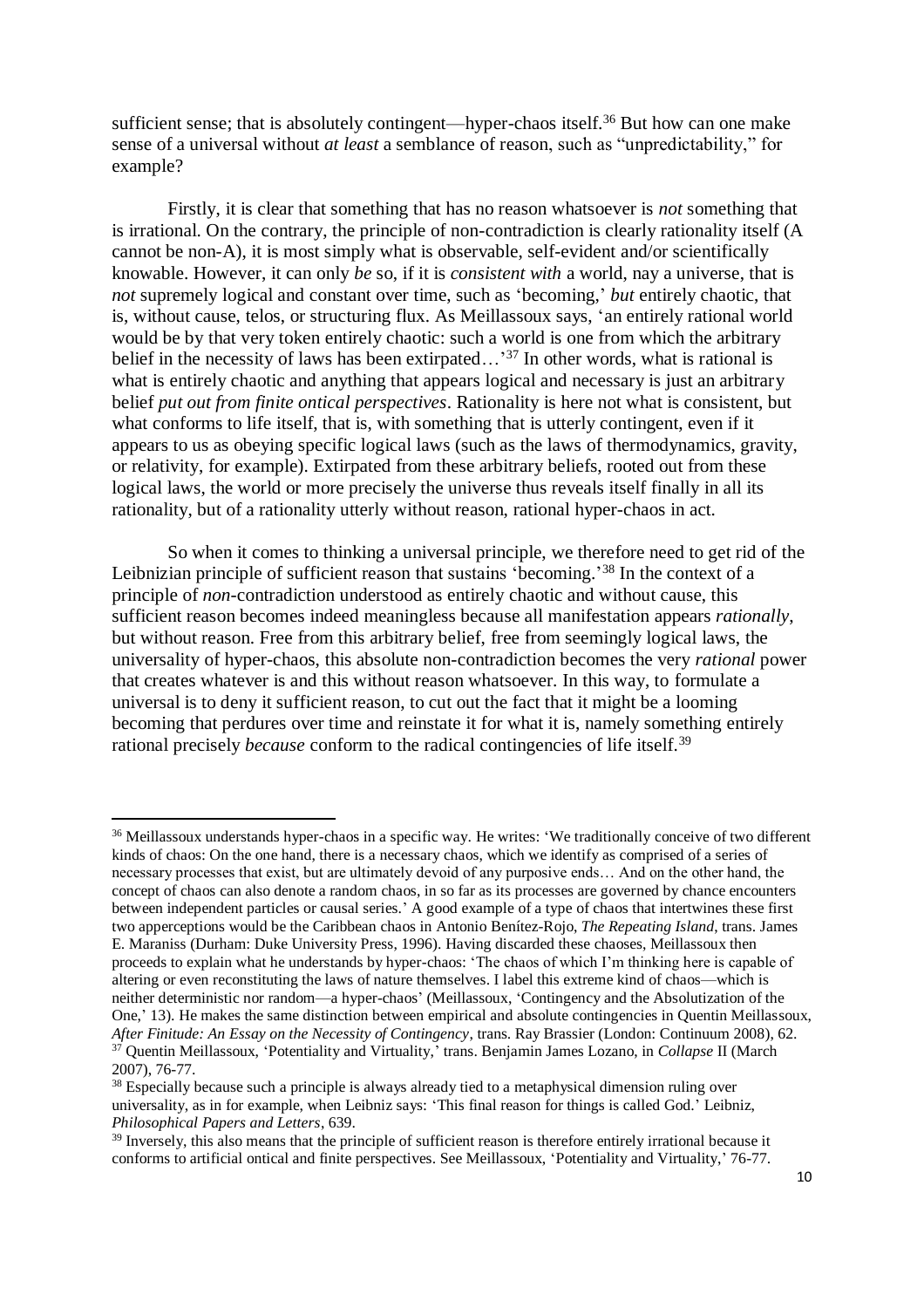In this way, Meillassoux's denial of the principle of sufficient reason is therefore a way of revealing the very rational hyper-chaos that structures everything and is embodied<sup>40</sup> in the principle of non-contradiction. Through such an entirely rational principle, reason thus finds its true 'order,' but this 'order' is no longer a transcendental a-historical/a-spatial entity (God, Spirit, Nature, for example) or a device that dis-jointedly perdures across time (being, becoming, trace, *différance*, for example). These classic entities are essentially 'always already' structured by principles of sufficient reason that sustain themselves by contradictorily incorporating all that they are not. Isn't this exactly, what *différance*, for example, is all about: it differs/defers everywhere and at each moment, structurally hiding a secret—the radically Other—'always already' *with sufficient reason*. <sup>41</sup> The non-irrational 'order' that Meillassoux proposes instead is free of such perduring structuring reason. It no longer needs to sustain itself 'always already.' It is, most simply, a hyper-chaos without cause or telos, ground or gravity. As Meillassoux says:

'The refusal of the Principle of Sufficient Reason is not the refusal of reason, but the discovery of the power of chaos harboured by its fundamental principle (noncontradiction), as soon as the latter is no longer supplemented by anything else—the very expression 'rational chaos' from that moment on becoming a pleonasm.<sup>242</sup>

Giving up on reason is effectively the first step towards rationalism, but a paradoxical one: it is a rationalism that explain why things are indeed without reason. In this new order that isn't one strictly speaking, absolute contingency thus becomes the only material necessity,<sup>43</sup> that is, it becomes the only thing that 'is,' and will continue to 'be' for ever and this even after the last man dies.<sup>44</sup>

<sup>&</sup>lt;sup>40</sup> Inevitably, the question here is this: how does the principle of non-contradiction 'embodies' hyper-chaos? In order to address this issue, Meillassoux resorts to a number of strategies, none of which is, of course, entirely satisfactory: for example, the most basic element of non-contradiction would be either a meaningless mathematical sign (Quentin Meillassoux, 'Iteration, Reiteration, Repetition: A Speculative Analysis of the Meaningless Sign,' trans. Robin Mackay, conference paper given at Freie Universität (20 April 2012), unpaginated) or the creative poetic gesture that gives the unique Number (Quentin Meillassoux, *The Number and the Siren: A Decipherment of Mallarmé's Coup de Dés,* trans. Robin Mackay (New York: Urbanomic Sequence Press 2012). There is unfortunately no space here to critically engage with these solutions. For a commentary, see Vincent van Gerven Oei, 'By any language necessary: Quentin Meillassoux and the Question Concerning Signification in Philosophy,' in *Quaderna* 2, unpaginated.

<sup>&</sup>lt;sup>41</sup> Developing this point, unfortunately, goes beyond the scope of this essay. However, I will simply add this: In his essay, 'The Principle of Reason: The University in the Eyes of Its Pupils,' Derrida shows that in order to assert that there must be a reason, Leibniz's principle first needs to assume that an essence exists in order for it to be rendered. With such a deconstructive move, Derrida unwittingly swaps the abyssal question of being for another abyssal issue, that of the radically Other lurking behind or beyond this reason. Such a swap shows that Derrida and his famous cypher still remain under the empire of Leibniz's principle. See Jacques Derrida, 'The Principle of Reason: The University in the Eyes of Its Pupils,' trans. Catherine Porter and Edward P. Morris, in *Diacritics* 13:3 (Autumn 1983), especially 7-10.

<sup>42</sup> Meillassoux, 'Potentiality and Virtuality,' 76-77.

<sup>43</sup> Meillassoux distinguishes a *logical necessity* that would be the result of probabilistic reasoning (Kant and Poper's interpretation of Hume's billiard ball, for example) from a *materialist necessity* that would be inaccessible to probabilistic reasoning. The latter is obviously what is at stake when referring to absolute contingency. On this topic, see Meillassoux 2008, 87-101 and for a clear exposition of Hume's billiard problem, see the first part of Quentin Meillassoux, *Science Fiction and Extro-Science Fiction*, trans. Alyosha Edlebi (London: Univocal Publishing, 2015).

<sup>44</sup> As Mathieu Watrelot says: 'Contingency isn't an entity that could exist by itself and that could stand for a world apart from necessity. Contingency takes place because there is something.' Mathieu Watrelot, 'Quentin Meillassoux et l'équilibre du chaos,' in *Zone Critique* (Saturday 9 January 2016), unpaginated. http://zonecritique.com/2016/01/09/quentin-meillassoux-et-lequilibre-du-chaos (accessed June 2017).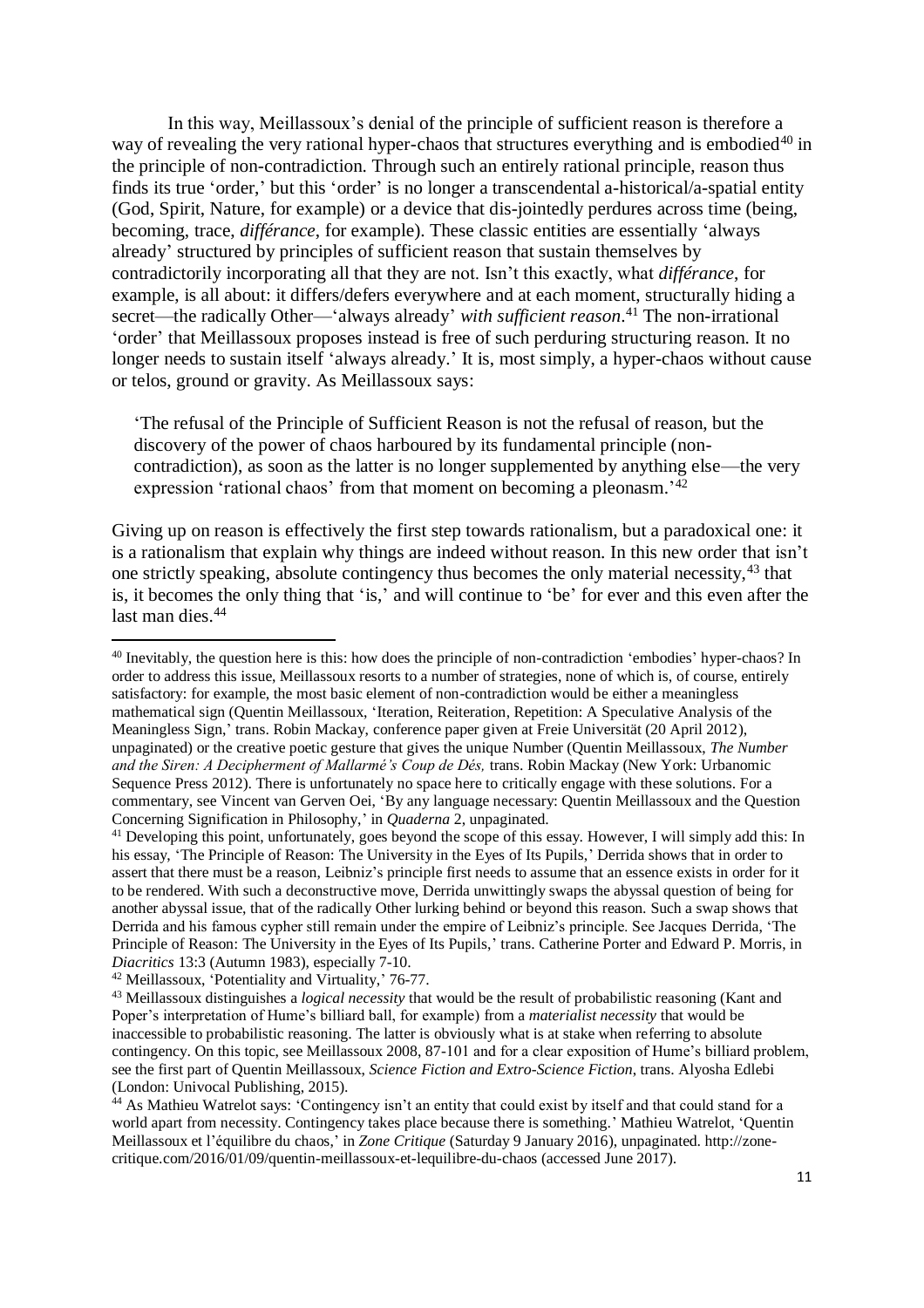This is then the only true universal we can hang on to. It can be stated simply as the principle of non-contradiction in as much as it embodies a rational hyper-chaos without reason. The crucial aspect of this principle is that *the temporal structure it points to finally matches its universality*. If it is indeed universal, then it must also be eternal. Contrary to the impossibly fixed perpetual becoming that Eze and Wiredu dream of, the principle of noncontradiction embodies a chaos, this time, *properly eternal* not because of some internal consistency keeping it together, but because it proceeds eternally and chaotically without reason. As Meillassoux says:

'Non-contradiction clearly acts as an eternal principle, guaranteeing that anything is capable of becoming other and therein guaranteeing that everything remains contingent. And the eternal value of this law is grounded in the eternal necessity of the contingency of the real.' 45

Contingency itself is therefore the sole necessity and non-contradiction is what guarantees our ability to come into and out of existence, without therein relying on the dialectic of an eternal return of being to itself or articulated as a secret radically Other sustaining *différance* everywhere and everywhen. So if we set aside, for a moment, our logical, but arbitrary laws, we are then left with a pure contingency that just happens, hyper-chaos chaotically maintaining itself as hyper-chaos without reason.<sup>46</sup> Who can dream of a more persuasive universality, one that states itself purely as A and *not* as non-A, occurs without reason, remains eternally rational and is free of the subjection of time and place without, *at the same time,* contradicting the inherent and inevitable viewpoint from which one identifies and articulates it?

#### **Conclusion**

 $\overline{a}$ 

Now inevitably, this final question cannot be avoided: can this universality understood as an eternally rational hyper-chaos be used to affect the way races are perceived in the future? Returning to Eze's original question, can we therefore say that this rational principle helps to better negotiate the tension between *a call* for a universal and *the need* to respect the history of races? The answer is 'perhaps, yes' and this for one specific reason: an absolutely contingent universality, one that isn't structured by the bio-onto-logical, but from which the bio-onto-logical is derived, has at least one advantage: it cannot be understood as an overarching spectral entity understood as a promise on the horizon. This is an important advantage because a universality that is understood as a constant becoming, that is, as a

<sup>45</sup> Meillassoux, 'Contingency and the Absolutization of the One,' 16-7.

<sup>46</sup> From this, it is fair to deduce that since hyper-chaos has no *arche* or *telos*, it thereby stands for time *itself*. In order to demonstrate this, Meillassoux focuses on the role of simultaneity in Aristotle's formulation of the principle of non-contradiction. He writes: '[Aristotle's] use of the expression 'at the same time' is deceptive because it makes no reference to the empirical or psychological nature of time, neither of which can experience this "instant" that has no spatial character, but nonetheless gives meaning to the sentence.' The simultaneity in the principle thus refers to nothing empirical and yet it is true of every empirical object. Similarly, the sentence refers to nothing temporal and yet in order to make sense, it needs this 'time' that appears nowhere. What we then have is the necessity of time *as such* in as much as it is what deploys being in its absolute contingency. See Quentin Meillassoux, *L'Inexistence Divine*, unpublished PhD Thesis, Université de Paris I, Department de Philosophie. https://drive.google.com/file/d/0B9wQhBuMs-siVV9SRW1hdHQtanM/view (accessed January 2016), 99.